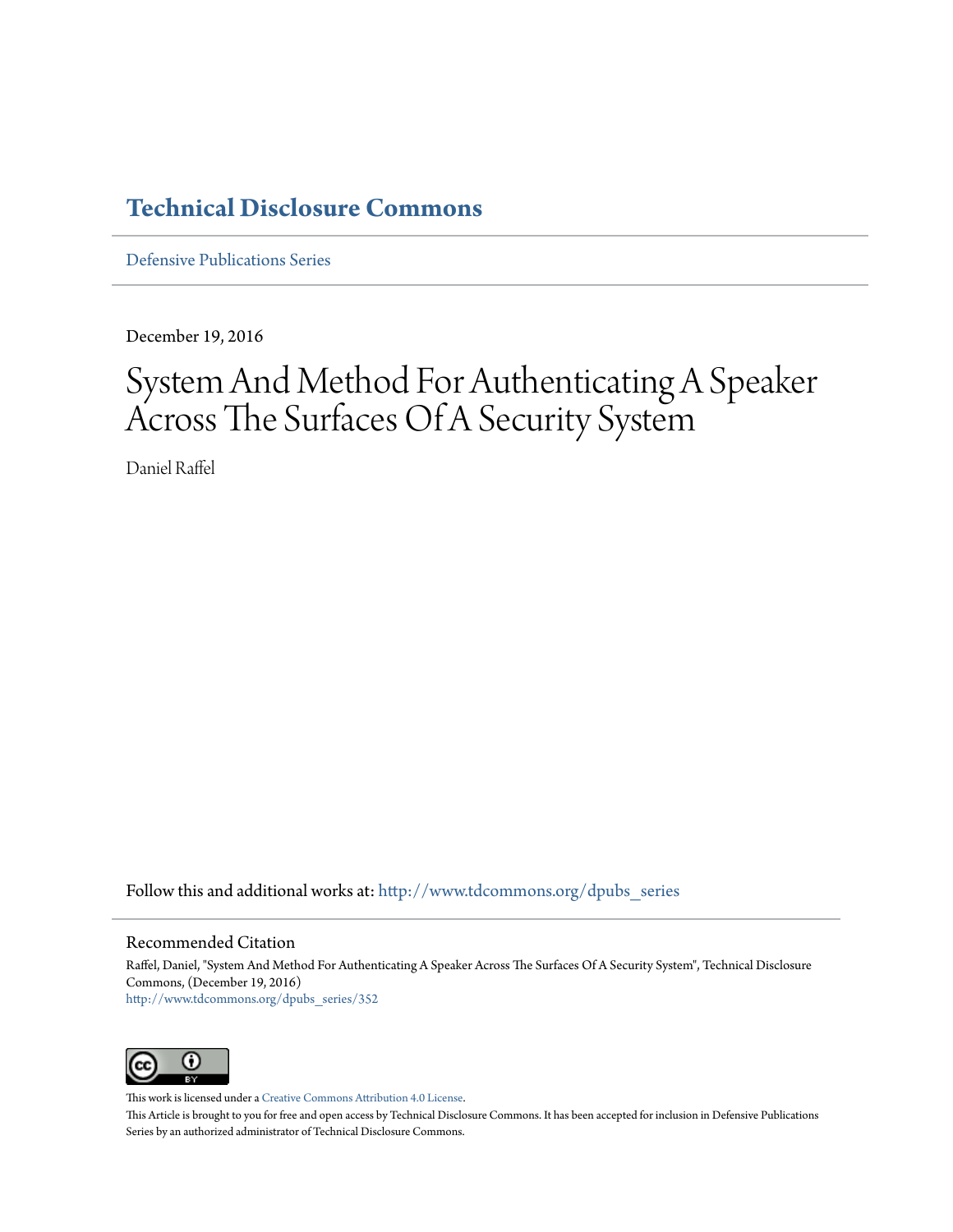# **SYSTEM AND METHOD FOR AUTHENTICATING A SPEAKER ACROSS THE SURFACES OF A SECURITY SYSTEM**

#### ABSTRACT

A system and method are disclosed of authenticating a user to a security system based on voice recognition. The method could be implemented in a system including a user with a smartphone device at a security access system connected to a Cloud-based authentication server. The method matches a spoken voice picked up locally by the access system to a registered account on the server. The server could have another registered hardware device such as a smartphone or tablet locally connected to the security system using a mechanism such as Bluetooth, WiFi, etc. that is used to identify the user. The system determines that the user is a privileged account holder on the alarm with the permission being verbally requested. The authentication server then matches this command to a trained voice in an appropriate server record. The system then allows the user to arm or disarm the alarm.

#### BACKGROUND

Badging in/out of a security access system is a nuisance when hands are full. Most security access and alarm systems require a user to do one of the following to arm/disarm: either type a code, launch an app on their phone, and/or swipe a NFC/RFID tag at the access system.

#### DESCRIPTION

This disclosure presents a system and a method of authenticating a user to a security system based on voice recognition. Such security system may be a traditional alarm system or any smart device (that may be connected) which requires user authentication and authorization. The method could be implemented in a system as illustrated in FIG. 1, which shows a user with a smartphone device at a security access system connected to a Cloudbased authentication server. The method, as illustrated in FIG. 2 matches a spoken voice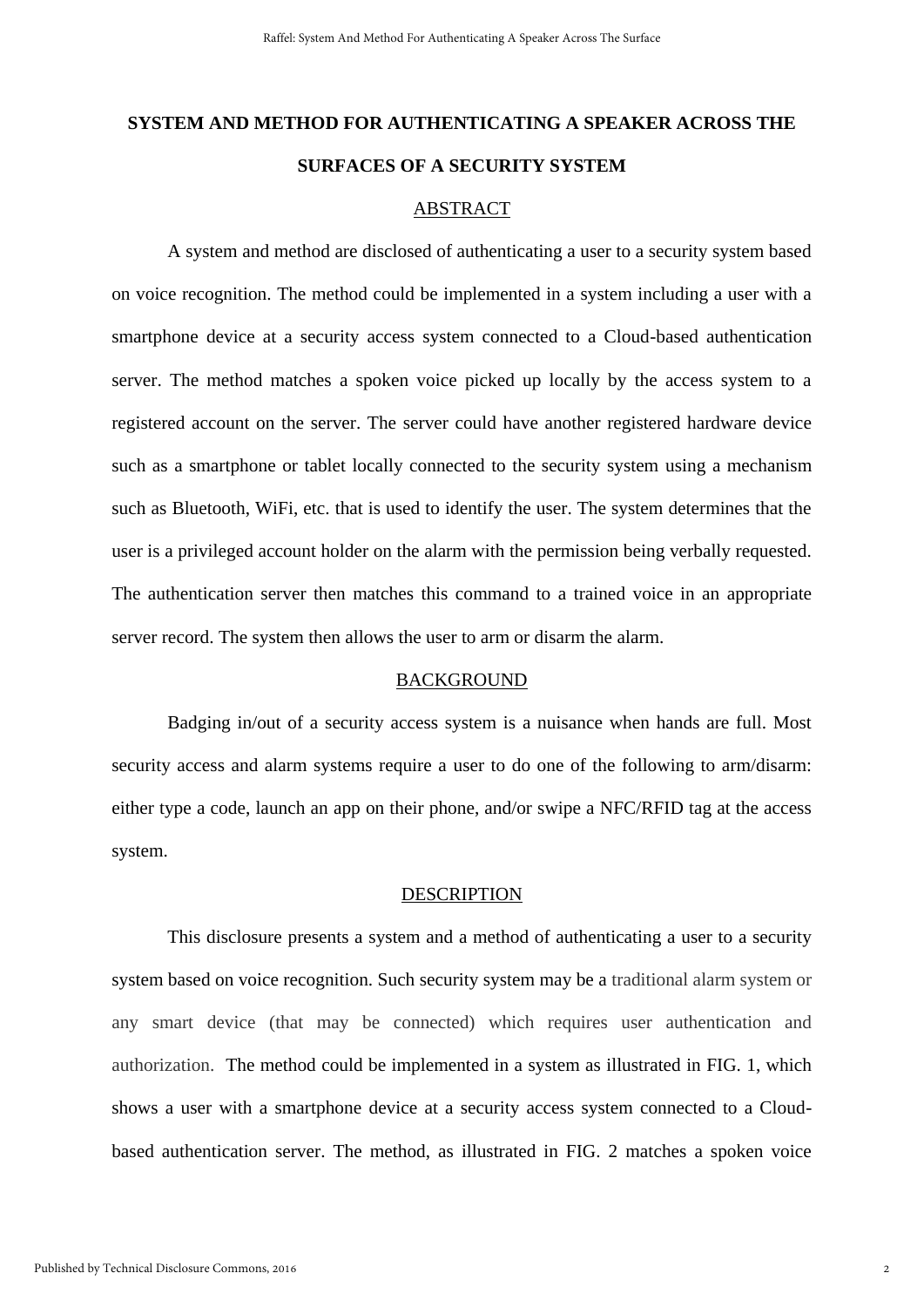picked up locally by the access system to a registered account (step 1). The server could have other registered hardware devices such as a smartphone or tablet locally connected to the alarm system using a mechanism such as Bluetooth, WiFi, etc. that is used to identify the user (step 2). The system then determines that the user is a privileged account holder on the alarm with the permission being verbally requested (step 3). For example, a user could say "<catchword>, Turn on(/off) the alarm". The authentication server then matches this command to a trained voice in an appropriate server record (step 5). The system then verifies that the user has a device that is currently connected to the access system which received the verbal command AND is an authorized user on the alarm system with permissions to arm or disarm the access alarm. The system then allows the user to arm or disarm the alarm.



FIG. 1: System for authenticating a speaker across secure access

The system and method require a series of connected services: voice fingerprinting of the speaker, a strong user account authentication system, voice command biasing and speech recognition, device registry, and an alarm with mic/speaker running a client app. The voice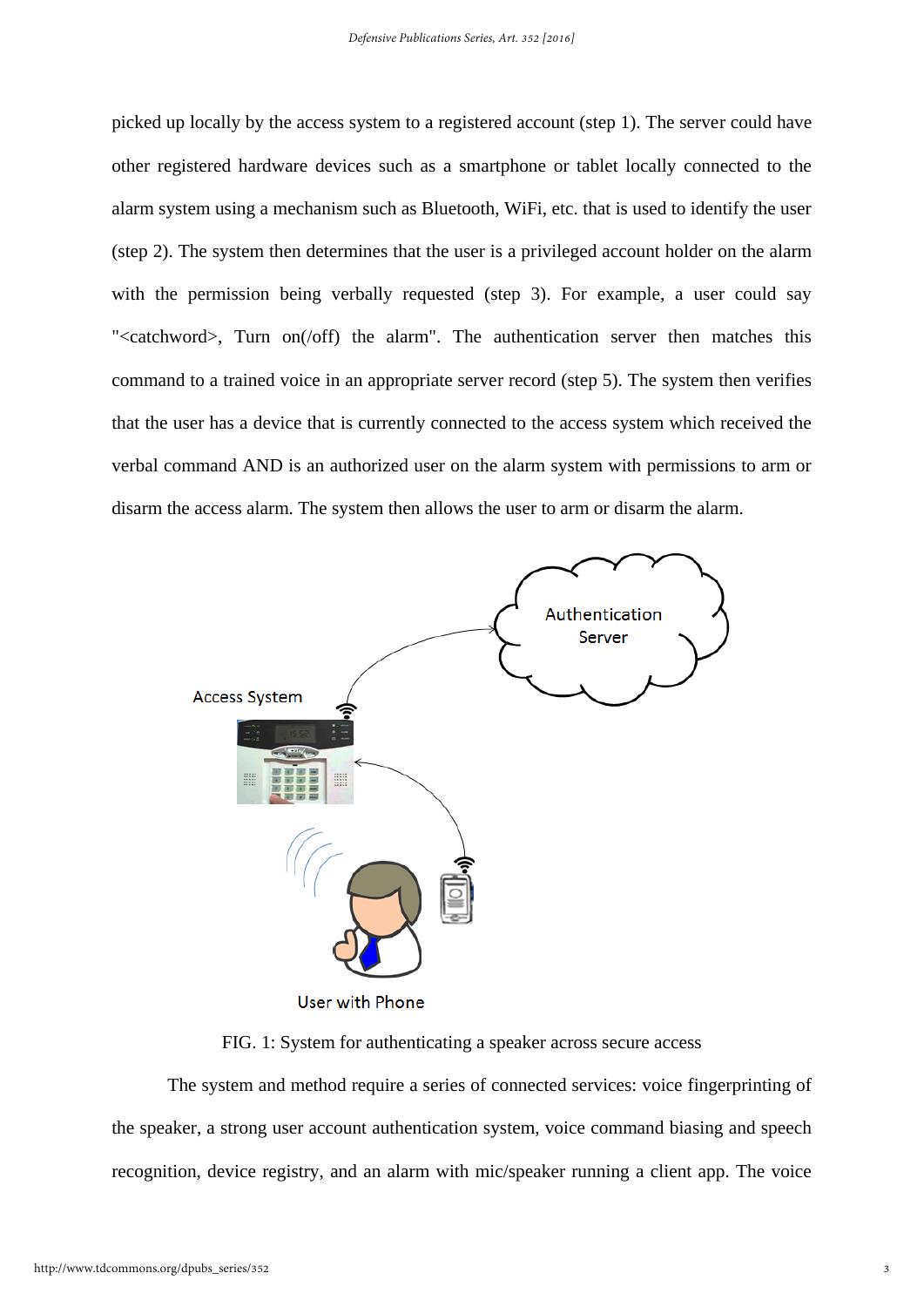recognition at the authentication server could serve as primary authentication. However, data about a user in terms of the 'digital footprint' could be used as a set of multiple second factor authentication mechanisms. For example, the logic used by the system prior to making a positive authentication in step 6 of the system could be as follows: Is the voice Daniel? Is Daniel likely to be present based on his primary phone data? Is Daniel's phone connected to the alarm system right now? Does Daniel have permission on the alarm? These secondary authentications require a tremendous amount of knowledge about the user, where they are, where they've been and what access they have right now. By solving these problems, customers could unlock a number of unique security challenges which today require using hands and/or traditional biometrics (i.e. fingerprint/eyeballs.) In short, this could make it easier to disarm an alarm.



#### FIG. 2: Method for authenticating a speaker across a secure access system

While someone could try to record a voice it would be impossible to spoof all the data known about the user. In a variation, the method could include additional authentication via a